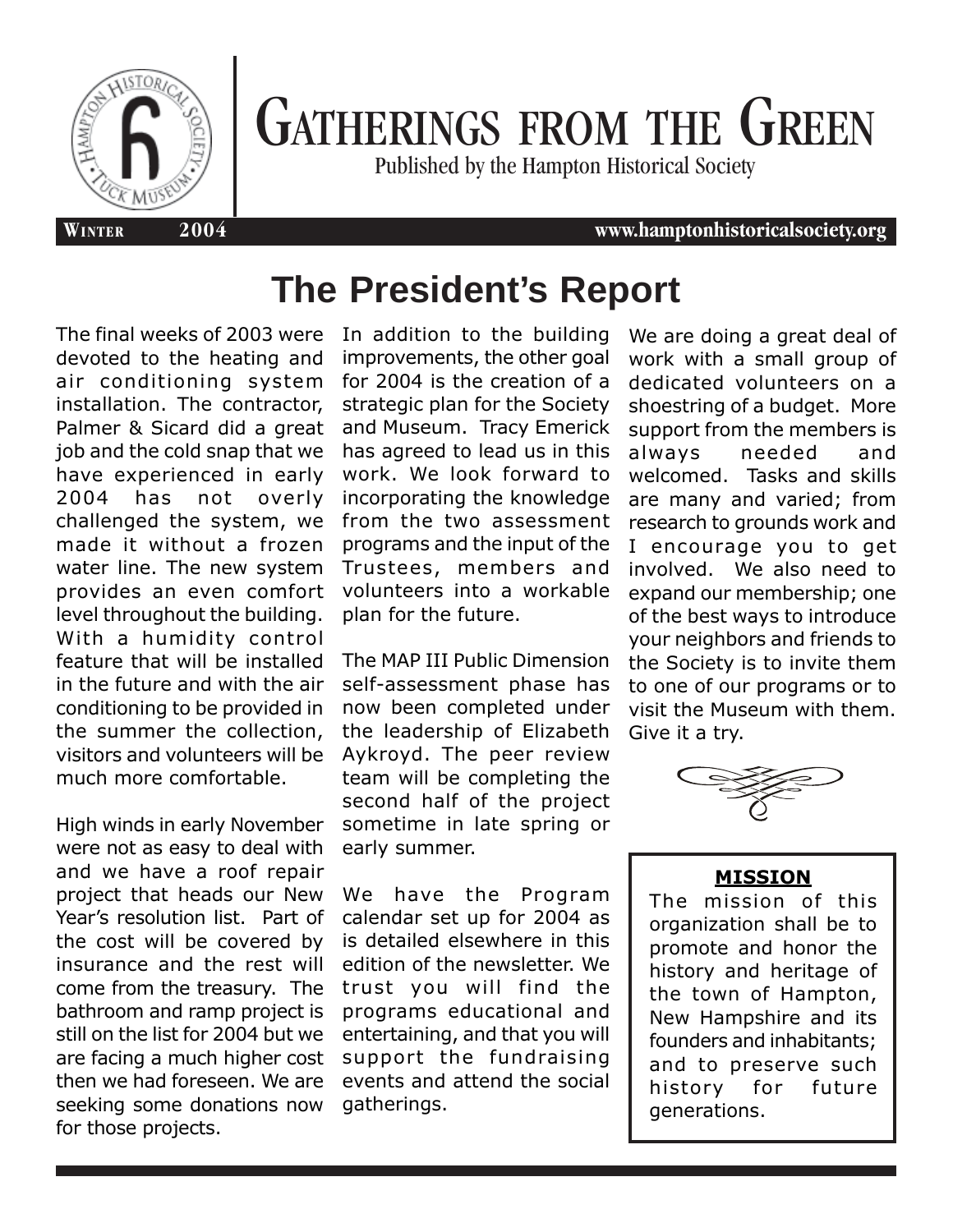### **PAGE 2**

### **Executive Director's Report**

It's great to be able to read Ben's President's report before writing mine so we don't write the same thing (and mine can be shorter.)

The new heating system **is**  wonderful. What Ben didn't mention is that we were still cleaning and moving cases behind the installers the day before our December open house. But, you would have never known it the night of the event. The museum looked festive thanks to the loan of a collection of Annalee dolls that belonged to Nancy Desrochers. Elizabeth Aykroyd was in charge of the transformation with help from Catherine Fletcher and Sammi Moe and Ben Moore. Percy Annis and Doug Aykroyd set up their train sets for the holiday display, which entertained both children and adults. Due to our space limitations, I was in charge of turning the "office with a sink" as I call it, into a catering center and then back again into a workspace. Just like home you only have so many places to hide things - the trick is to remember where you put them once they

are tucked away. The Trustees outdid themselves with refreshments and it was a lovely evening!

In January the work parties started once again. It's great to see progress being made. Our main focus has been on cataloguing the collection, but now we are getting to some interesting projects - researching favorite topics, developing finding aids, indexing the scrapbook collection, organizing the schoolbooks and just having fun. We meet Wednesday mornings from 9:30 noon and Thursday afternoon from 1-4 PM. Stop by if you want to see us in action.

Because of the new heating system ductwork in the 1960s wing, cases had to be emptied and walls exhibits removed. We determined now is the perfect time to rearrange the museum. This winter we will be deciding how to tell Hampton's story with more graphics and "punch". All ideas welcome.

Betty Moore

#### **Donors to 2004 Annual Fund**

Mr. & Mrs. Douglas S. Aykroyd Mrs. Margaret Tobey Barry Dorothy Bowen Alfred H. Carlson Ed & Janet Caylor J. Kenneth Cozier Jr. Robert Dennett Mrs. Margaret D. Dennett Richard S. Dennison Jean DeZarn Mr. & Mrs. Gerald Dignam Mr. & Mrs. William K. Dustin June B. Eaton The Rev. Robert W. Golledge Lloyd T. Graves Mary Jo Haskell Mr. & Mrs. Joseph W. Hoyt Sr. Marilyn Hughes Peter Janetos Diana D. Lamontagne Betty Anne Lavallee Joy Anne MacConnell Mrs. Marcia H. MacIntosh Patricia McKenzie Mr. & Mrs. James E. Metcalf Mr. & Mrs. Byron Moe Mr. & Mrs. Ben Moore Mr. Ralph A. Moulton, Jr. Karle S. Packard Mr. & Mrs. Jeffrey B. Palmer Mr. & Mrs. Paul Powell Elizabeth E. Powell Jean Power Catherine M. Redden Mr. & Mrs. Jeremy J. Sawyer Mr. & Mrs. Dann B. Shaw Ms. Ruth G. Stimson Mr. & Mrs. Roger R. Sylvester Virginia C. Taylor Ms. Jean Blake Timmons Mrs. Katherine Tinios Patricia & Donald P. Trefethen George E. Wall Mr. & Mrs. Robert D. Wallace Mr. & Mrs. Maynard C. Waltz Mr. & Mrs. Kenneth Wanzer Eleanor P. Young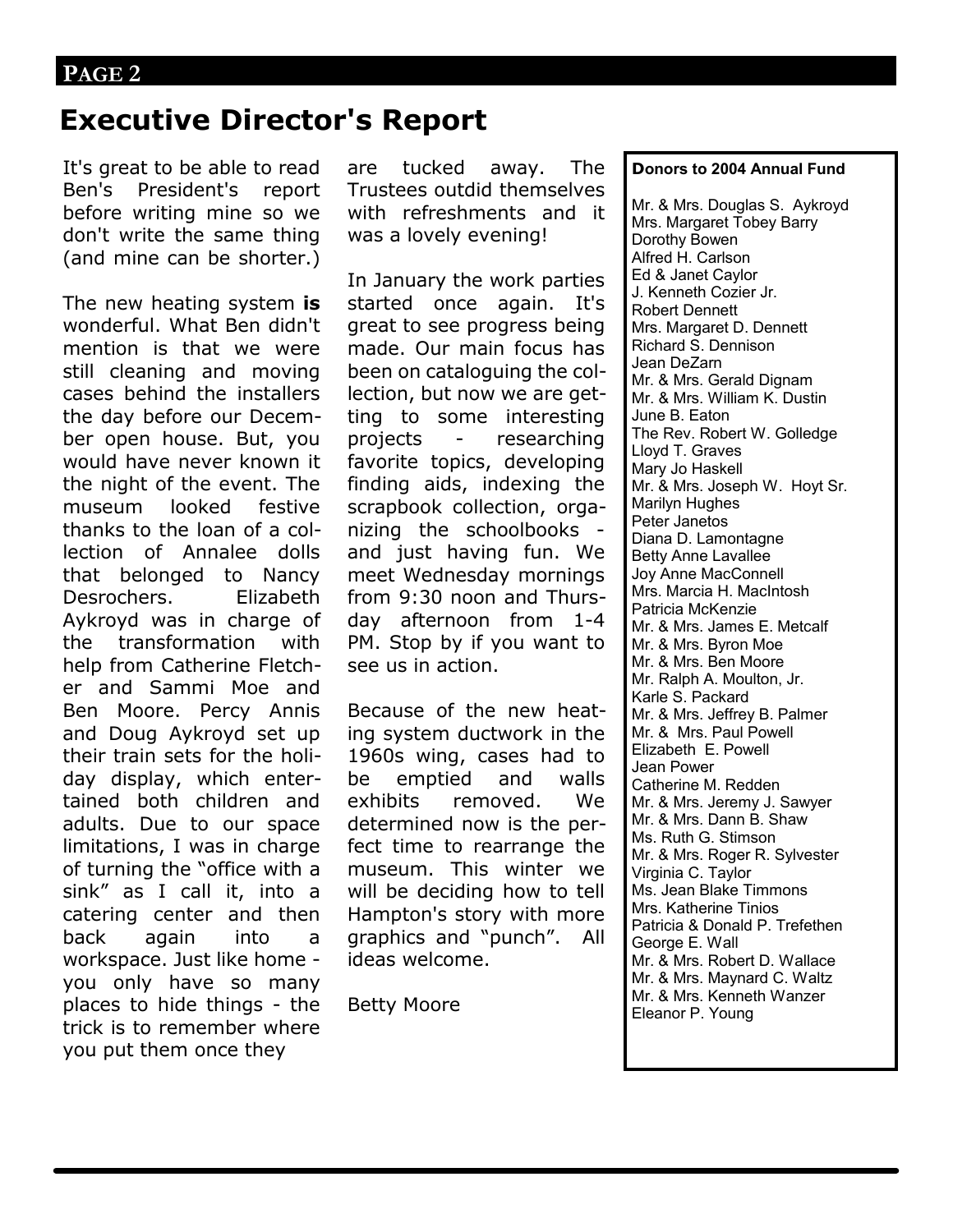### *Programs and Events 2004*

- February 15 Sunday, 2 pm Loren Smith "Colonial Furniture Design" Location - Congregational Church, Winnacunnet Rd Date February 22 – call museum to confirm
- March 23 Tuesday, 7 pm Chet Riley "Preserving and Restoring Old Barns" Location: Tuck Museum 40 Park Avenue Congregational Church,

#### Winnacunnet Rd

- April 17 Saturday, 6 pm Pot Luck Supper at the Congregational Church Location: 1st Congregational Church, 127 Winnacunnet Road Speaker- Ann Morton "Tracing a Local Family"
- May 22 Saturday 8am 1pm Yard Sale Fundraiser Tuck Museum Start saving now!
- May 25 Tuesday 7 pm Ring Swamp Cemetery Tour
- June Cooperative programming with Lane Memorial Library, details in future newsletters
- July 25 Sunday 1- 4 pm Ice Cream Social at the Tuck Museum
- August 7 Saturday 9-3 pm Rockingham County Craftsmen Fair Grounds of the Tuck Museum
- September 14 Tuesday 7 pm Jeanne Gamage "Historical Resources Available at the Lane Memorial Library" Location: Library Academy Avenue
- September 18 Saturday 12-3pm The Third Annual Pig Roast on the Green For ticket information- call 926-2543
- September 21 Tuesday 7 pm Betty Moore "Historical Resources Available at the Tuck Museum" Location: Tuck Museum 40 Park Avenue
- October 17 Sunday, 2 pm Annual Meeting of the Society at the Tuck Museum Speaker – Ray Drapeau "Walking Through History With Coins"

Check local papers, cable channel or call the museum to confirm times and location. Send us your e-mail address, and we'll notify you of upcoming events. info@hamptonhistoricalsociety.org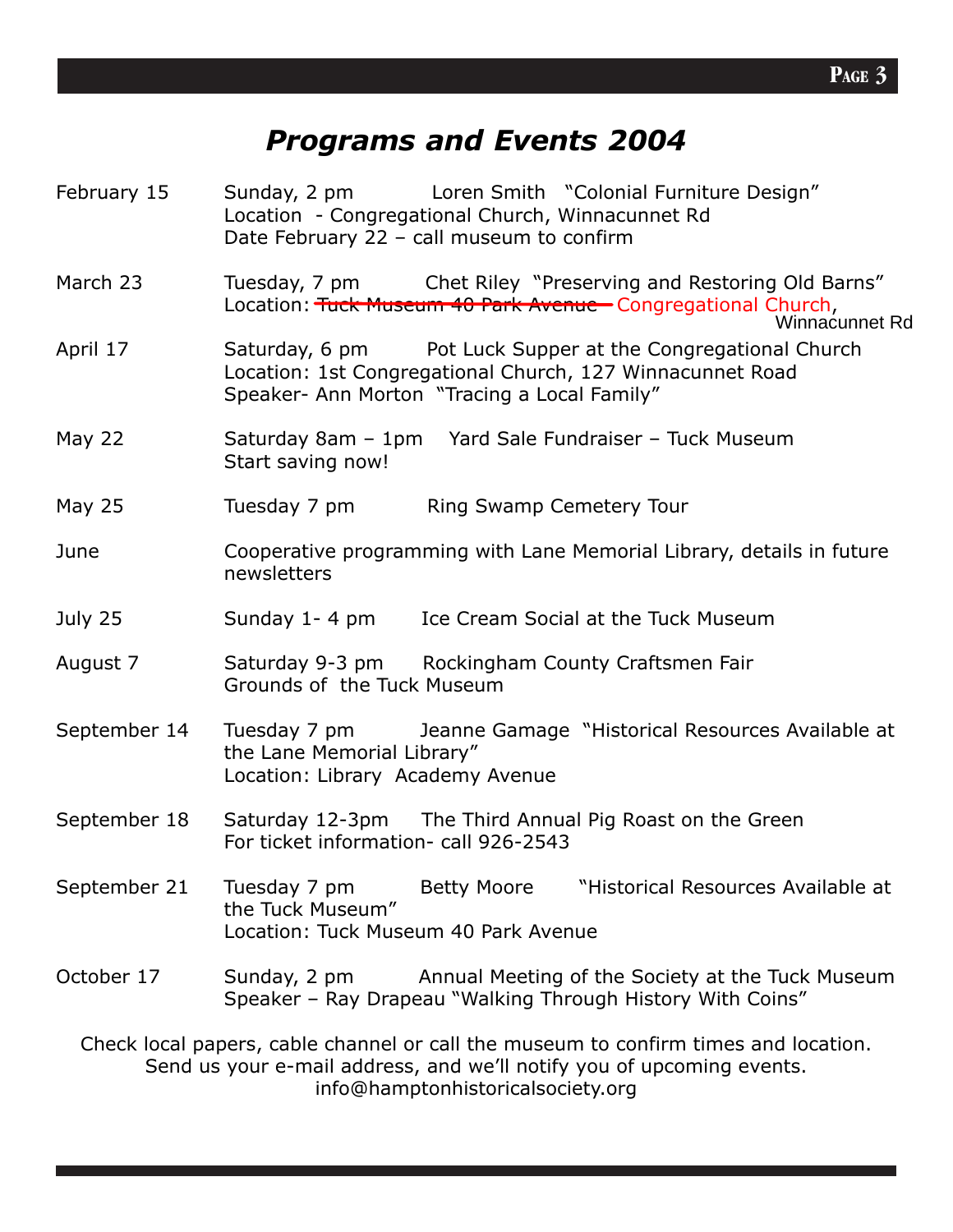### **Master Craftsman to Speak**

On Sunday, February 15, at 2 p.m. Master craftsman, Loren Smith, will present a program discussing colonial furniture design. This interesting program will include a wood carving demonstration. Loren is the owner of Loren Smith Woodworking in New Durham, NH. Mr. Smith teaches seminars at UNH and has done many demonstrations at Strawbery Banke Museum.

The program will be held at the Congregational Church on Winnacunnet Road. A snow date has been set for February 22. If weather seems questionable, call the museum at 929- 0781 for confirmation.

### **Love Old Barns?**

### Congregational Church

On Tuesday, March 23 at 7 pm at the Tuck Museum, Chet Riley will share with us his experiences in the art of barn restoration. A resident of Hampton for over 35 years, Chet recently spent 3 years restoring a 200-year-old barn on his property on Exeter Road. In the restoration process, Chet became aware of the importance of barns in our local history.

His talk will include: how construction technologies help us date the age of a barn; what we can do to save our old farm buildings, and why it is important. He'll also explain preservation easements {RSA 79D} and how they work to keep our old barns part of the community.

Chet will discuss resources available to barn owners along with a request to initiate a barn survey in Hampton. This promises to be a very informative talk.



One of the many Hampton post cards to be found on Ebay. But where was the Merrimac House?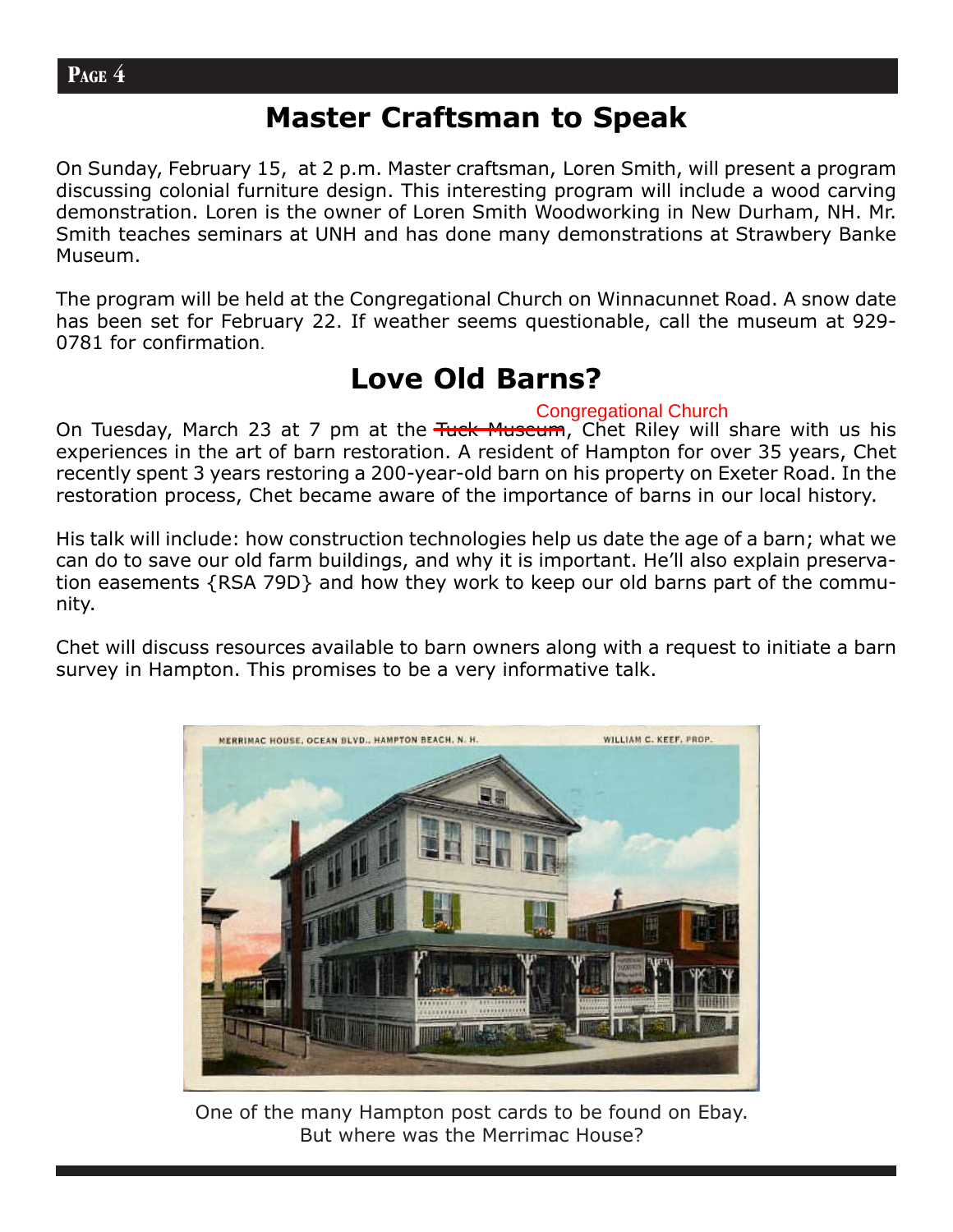### **PAGE 5**

### **Additions to the Collection mid 2002-2003**

- "Five Generations of Estow-Hobbs Family" and souvenir china: candlestick Congregational Church, candlestick Elmfield, chocolate pot Hampton Academy, teacup and saucer Hampton Academy, teacup and saucer First Baptist Church gift of Helen Hobbs
- "Returned Heroes" 1919, panoramic photographs from the Portsmouth Athenaeum
- 1856 tax valuation Hampton, 1877 receipt Lane Store, bill of Daniel Hobbs, Congregational Church Manual and other papers of Isabel Hobbs Calwell- gift of Judith Parker
- From Ansell Palmer a memorial flag used at Purple Heart ceremony of Rita Palmer, and copies of Simon Nudd Lamprey's Civil War letters
- "Old Home Week Chronicle" Vol. 1 No. 1 1904 gift of Judy Colin
- Photographs of Richard Nixon at Hampton Beach 1952 from Judy DuBois
- Eleanor Young gave a campfire girl necklace and uniform, Hampton Academy baseball jersey, and Kodak Brownie camera C 1930
- Exeter, Hampton and Amesbury Railway pickaxe and Argus 35mm camera and case was donated by Bruce Aquizap
- Bernie and Betsy Dunbrack gave a photo album of the 350th celebration and a "Hampton Trivia" game
- Simon Lamprey Account book came from Linda Ross Romboletti
- Joyce Houle gifted a two-man saw
- Patricia Triggs Weeks donated a collection of information regarding the schools (graduation programs, invitations, ephemera, catalogs, exhibitions, "Academia" magazines, compositions, "The Trumpet " magazines) information and pictures of Adeline Marston, Helen Hayden, Dr. Pierson, 19th century town reports, Goody Cole doll
- From Harold Fernald and Pat Triggs Weeks school displays and programs came basketball shorts, football jersey, information relating to Goody Cole, collection of schoolbooks and publications, collection of merit certificates, North Primary School report, photograph of Lamies Tavern
- Author Robert Wallace Blake gave a copy of "Bayonets and Bougainvilleas"
- Photographs of Hampton Academy addition from Joe Hammond
- Pat Doland gave photographs of the 350th parade
- Lucy Dow's "The Beautiful Place of Pines" gift of Sandra Orchel
- From Nat Figuruers came photographs of school classes, 1916 town valuation, pew receipt First Congregational Society 1844, dance card Soldiers Welcome Ball 1916, rules and regulations of the Exeter and Hampton Street Railway, Horace E Hobbs business cards/taxi service
- Two painted signs of the Hampton Town seal from the Hampton Garden Club
- Hampton Water Works hat and mug gift of Ruth Stimson
- Two Salty Marsh Garden Club Scrapbooks through Bob Wallace
- Nightstick and policeman's rain hood and hat belonging to Elroy Shaw from John McEachern
- From Carol Felter we received copies of the Page Family Papers, letters to Susan Page, copy of John Page diary 1857, history of the Page homestead
- Hampton Academy oak school desk from John and Connie Holman
- 4 postcards Odd Fellows Block, Shady Lawn, Lane Memorial Library and Carnival Week donated by Hampton Falls Historical Society

### **Email Addresses Wanted**

How often do you find out about an event you would have liked to attend **after** the fact? Send your email address to info@hamptonhistoricalsociety.org and we'll help manage one small part of your busy schedule. We'll send you a reminder before each of our upcoming programs and events.